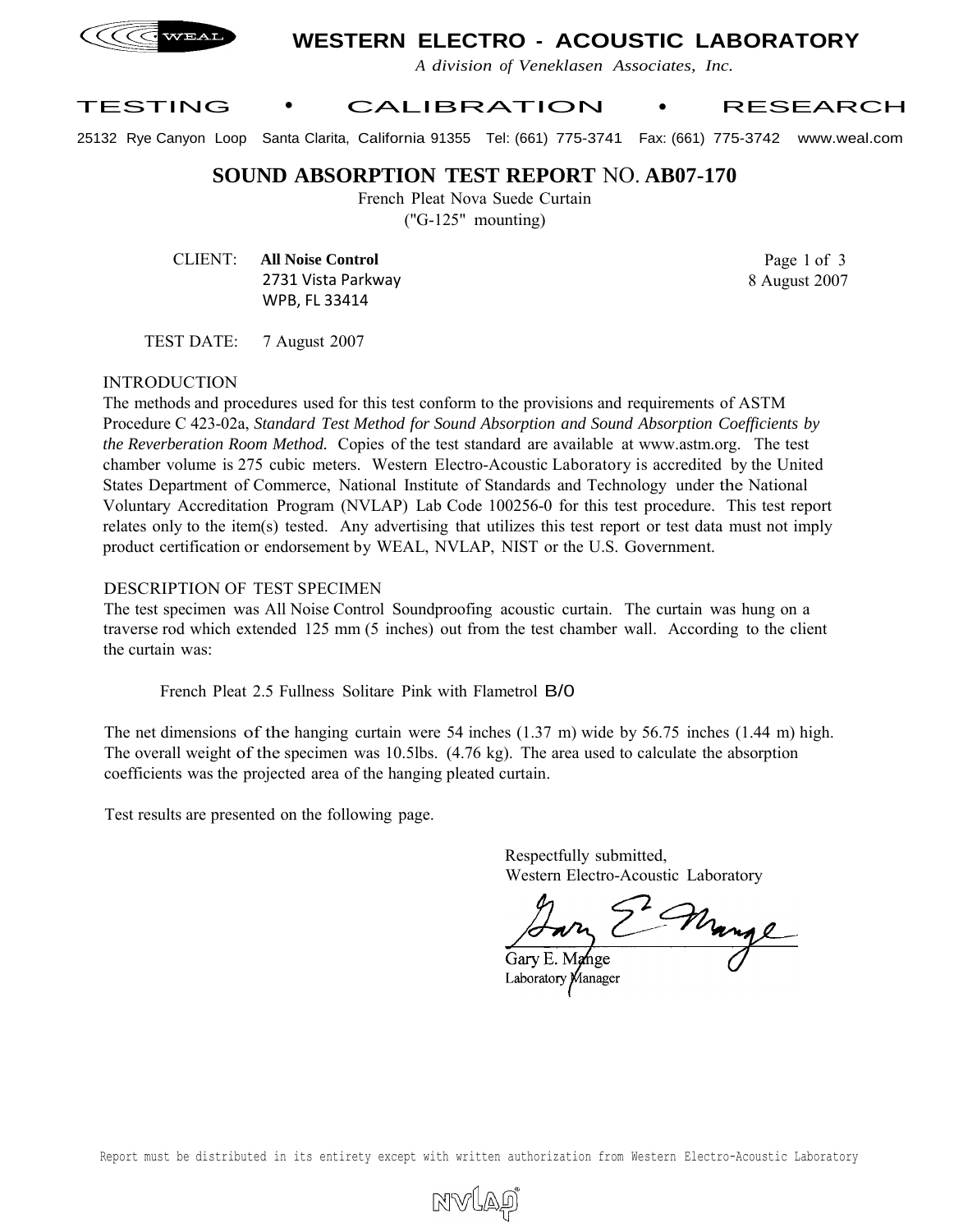## **SOUND ABSORPTION TEST REPORT NO. AB07-170**

TEST DATE: 7 August 2007

Page 2 of 3 8 August 2007

Mounting per ASTM E 795-00: Type G-125

Area tested:  $21.28 \text{ ft}^2 (1.98 \text{ m}^2)$ 

Temperature: 78.5° F Humidity: 47%

**TEST RESULTS** 

| Frequency<br>in Hz | Absorption<br>in Sabins | Absorption<br>Coefficients |
|--------------------|-------------------------|----------------------------|
| 100                | 4.4                     | 0.21                       |
| 125                | 0.0                     | 0.00                       |
| 160                | 1.6                     | 0.07                       |
| 200                | 0.1                     | 0.00                       |
| 250                | 1.2                     | 0.05                       |
| 315                | 8.5                     | 0.40                       |
| 400                | 5.8                     | 0.27                       |
| 500                | 8.0                     | 0.38                       |
| 630                | 8.4                     | 0.40                       |
| 800                | 11.6                    | 0.55                       |
| 1000               | 11.9                    | 0.56                       |
| 1250               | 11.8                    | 0.56                       |
| 1600               | 13.6                    | 0.64                       |
| 2000               | 15.4                    | 0.72                       |
| 2500               | 15.5                    | 0.73                       |
| 3150               | 14.0                    | 0.66                       |
| 4000               | 12.7                    | 0.60                       |
| 5000               | 11.8                    | 0.56                       |

### 1/3 Octave Band Absorption Data

**NRC 0.45 SAA 0.44** 

Report must be distributed in its entirety except with written authorization from Western Electro-Acoustic Laboratory